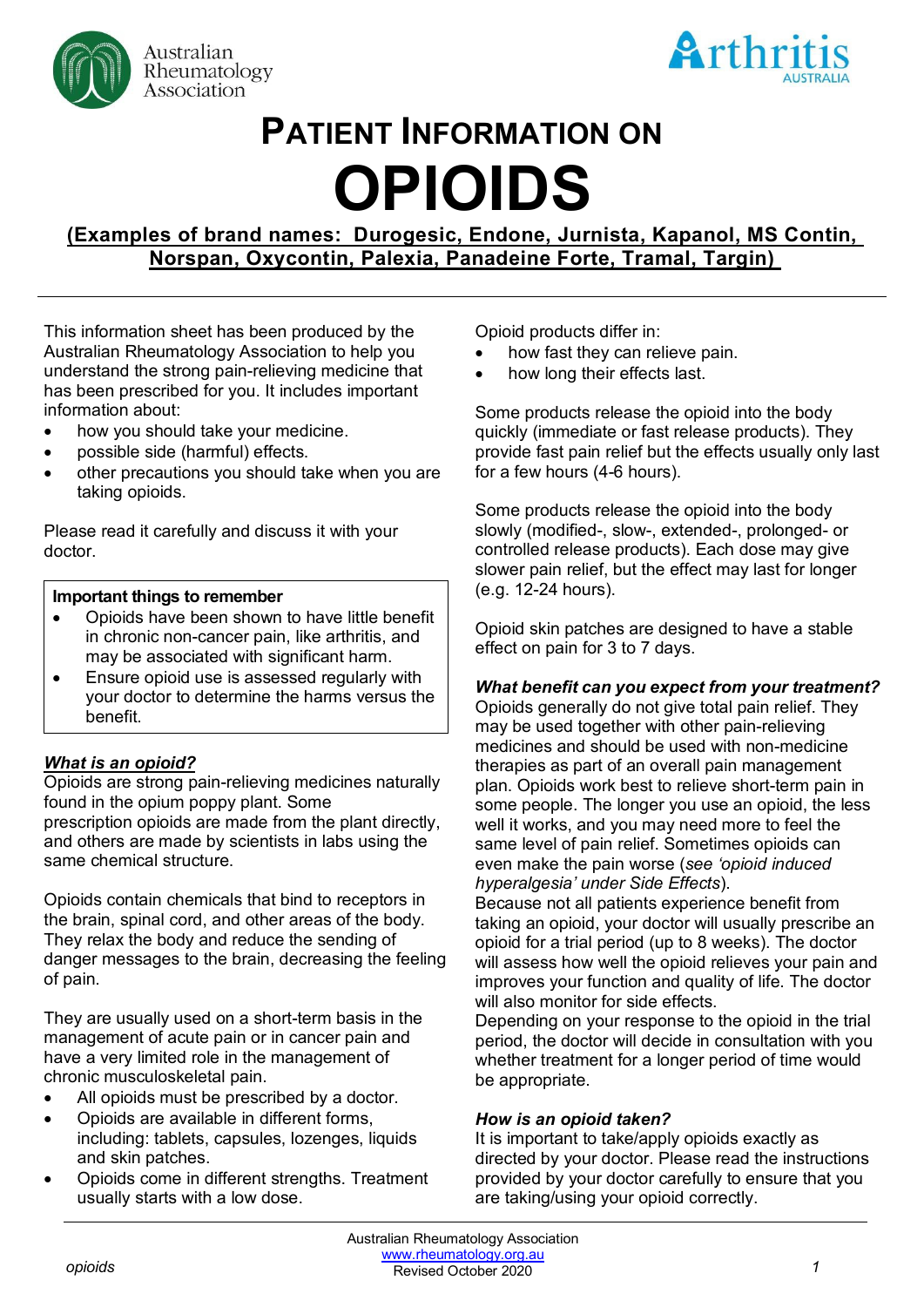## *When should it be taken?*

How often you take/apply an opioid depends on the one you have been prescribed. Ask your doctor or pharmacist if you are uncertain about how often to take/apply your opioid.

Opioids can be taken without regard to food.

## *What is the dosage?*

The dosage of your opioid will depend on your situation. Your doctor will adjust the dose depending on the type of opioid and your response to the opioid.

## *Can other medicines be taken with opioids?*

Opioids can and should be used in combination with other pain-relieving medicines such as paracetamol and non-steroidal anti-inflammatory drugs (NSAIDs). Opioids can interact with other medicines and alcohol. Check with a doctor or pharmacist before taking other medicines and alcohol while on opioids. You should not take more than one long-acting opioid at a time. If you are taking more than one long-acting opioid, please discuss the ongoing use with your doctor.

## *How long is the treatment continued?*

Due to the potential for side effects and limited benefit for pain relief in chronic non-cancer pain (such as arthritis and back pain), it is recommended that opioids be used at the lowest possible dose for the shortest possible time.

Stopping or lowering your opioid dose

You should not suddenly stop taking your opioid. If you want to stop taking your opioid you should discuss this with your doctor who can provide you with a plan to slowly reduce your dose to reduce withdrawal symptoms. The time it takes depends on how much you take, how long you have been taking it for and your own circumstances. More information can be found here

[https://www.nps.org.au/consumers/opioid](https://www.nps.org.au/consumers/opioid-medicines#plan-for-reducing-or-stopping-opioids)[medicines#plan-for-reducing-or-stopping-opioids](https://www.nps.org.au/consumers/opioid-medicines#plan-for-reducing-or-stopping-opioids)

# *Side effects*

Tell your doctor if you are concerned about possible side effects. A reduction in dose or change to another opioid may decrease the side effects.

Alternatively, your doctor may stop the opioid and recommend a different pain-relieving medicine with fewer potential side effects.

## *Most common possible side effects:*

**Constipation, nausea and vomiting**. A high-fibre diet, plenty of fluids and exercise can help to prevent constipation. Sometimes a laxative is recommended while you are taking an opioid to prevent constipation. Nausea and vomiting can be common when you first start taking an opioid, but it usually stops after a few weeks of treatment.

**Drowsiness.** You can feel drowsy or sleepy when you first start an opioid or when the dose is increased. The drowsiness usually decreases within a few weeks.

Clouded thinking, headache, itchy skin, sweating, dry mouth and depression can occur.

**Physical dependence.** This means that your body adjusts to the opioid and withdrawal symptoms will occur if the opioid is suddenly stopped. Common withdrawal symptoms include: sweating, anxiety, agitation, muscle aches, nausea and diarrhoea. Dependence can develop if you take an opioid every day for more than a few days. There is potential for the abuse of opioids and strong psychological dependence (addiction). Do not give or sell your opioid to another person or take an opioid that was not prescribed for you

**Tolerance.** This means that the pain-relieving effect of a stable dose of an opioid decrease over time so higher doses of the opioid may be needed to get the same pain-relieving effect over time. This must be carefully managed by a doctor.

## *Less common or rare possible side effects:*

Respiratory depression is a breathing disorder which causes slow and ineffective breathing. It is an infrequent but serious side effect of opioids and can lead to death. Feeling very sleepy and being unable to stay awake is usually one of the first signs of respiratory depression. Stop taking the medicine and contact your doctor immediately if you have these symptoms.

Opioid induced hyperalgesia (OIH) is a less common side effect of opioids. OIH usually occurs when high doses of opioids have been taken over a long period of time. In OIH, the pain actually gets worse when the dose of the opioid is increased. The only way to manage OIH is to reduce the dose of the opioid.

## *Long-term side effects*

Hormonal effects are a potential long-term side effect of opioids. In males, this can include low testosterone levels, impotence and decreased sexual drive. In females, there may be an absence of menstrual period.

## *What precautions are necessary?*

Do not ever crush, break, or chew slow release opioids. This can be dangerous and result in overdose.

When using opioid patches, heat may increase the release of opioid from the patch and hot skin may absorb the drug faster and can result in overdose. Please seek advice from your doctor if you develop a fever. Avoid the use of devices which can increase the external body temperature especially where the patch is applied for e.g. hot water bottles or heat packs.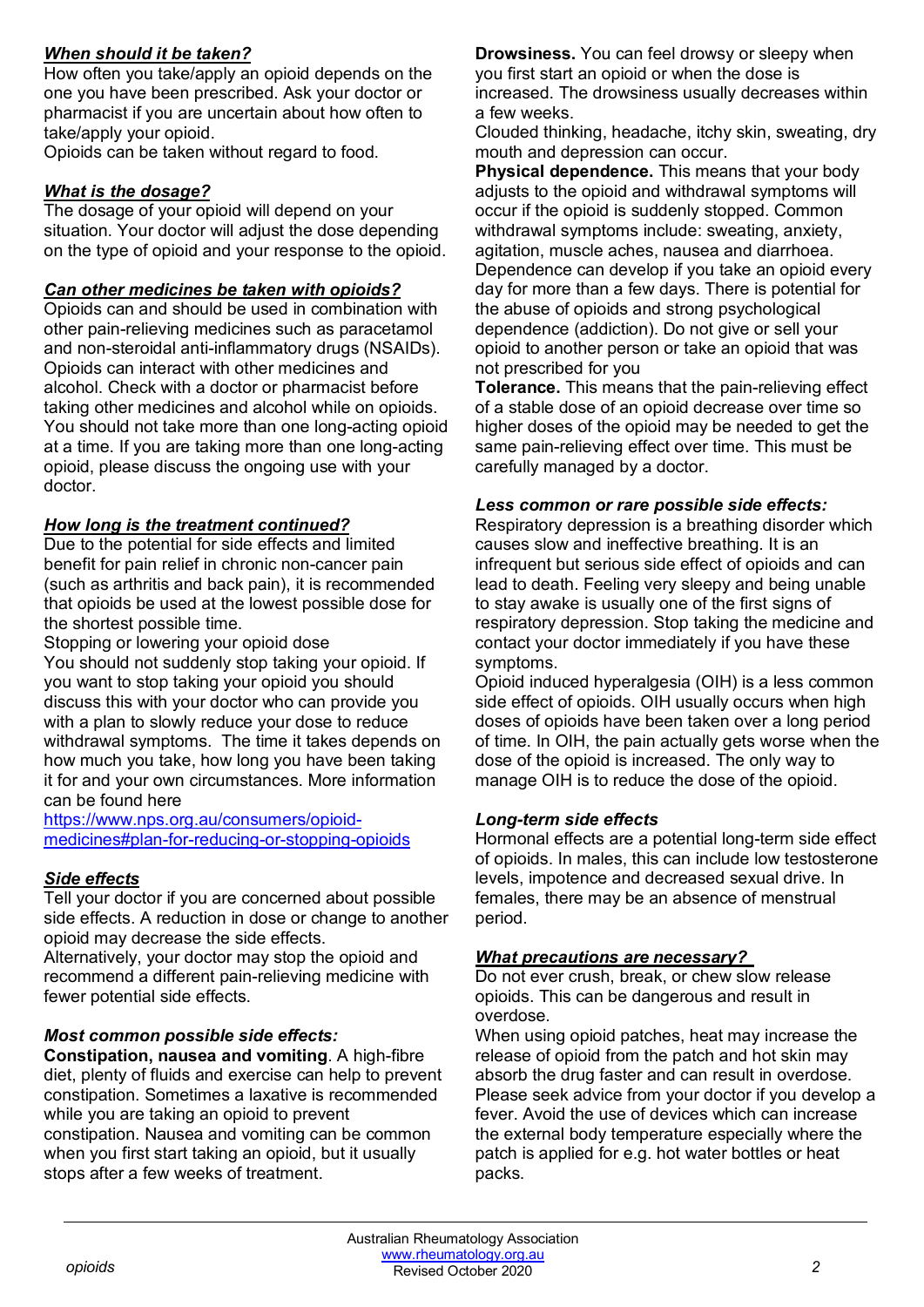**Overdose.** Opioid overdose is opioid poisoning. It's a life-threatening medical emergency. Your risk of overdose is higher if you: use higher opioid doses, use more than one opioid at the same time, do not follow the directions for use of your opioid, use your opioid with alcohol, illegal drugs, or medicines that can make you feel sleepy. Opioid overdose can happen by accident. Naloxone is a medicine that reverses the effects of opioids for a short time. It helps the person with overdose to breathe while waiting for the ambulance. Ask your healthcare professional about naloxone for opioid overdose.

## *Driving and use of machinery:*

Opioids may impair your ability to drive and operate machinery, particularly at the beginning of treatment and if the dose is increased. Do not drive or operate machinery if you are affected.

## *Use with other medicines:*

Opioids can interact with other medicines. You should tell your doctor (including your general practitioner, rheumatologist, and other health professionals) about all medicines you are taking, including herbal and naturopathic medicines. This includes over-the-counter medicines.

People taking opioids should be cautious when using medicines that can cause drowsiness, such as benzodiazepines (e.g. diazepam (Valium) or temazepam (Temaze).

Other medications used for arthritis can generally be taken with opioids. Please check with your doctor or pharmacist if you are unsure.

## *Use with alcohol*

Alcohol can increase the drowsiness and clouded thinking caused by opioids. You should avoid alcohol while taking opioids.

## *Use in pregnancy and breastfeeding*

Check with your doctor before taking opioids during pregnancy and breastfeeding. Some opioid analgesia (e.g. tramadol) may be appropriate depending on your situation. Opioids can cause respiratory depression and/or withdrawal effects in newborn babies.

Codeine should be avoided in breastfeeding. Occasional doses of other opioids are safe but repeated doses should be used with caution. The baby should be monitored for sleepiness and other adverse effects.

More detailed information is available at [https://rheumatology.org.au/gps/documents/ARAPregn](https://rheumatology.org.au/gps/documents/ARAPregnancyPrescribingGuidanceupdateApr19.pdf) [ancyPrescribingGuidanceupdateApr19.pdf](https://rheumatology.org.au/gps/documents/ARAPregnancyPrescribingGuidanceupdateApr19.pdf)

## *How to store opioids*

Store opioids in a cool, dry place, away from direct heat and light (e.g. not in the bathroom) Keep all medicines out of reach of children. Opioid Prescribing Changes From June 2020, there have been some changes to the way that opioids can be prescribed to improve safety and reduce harm. The main changes are smaller pack sizes for immediate release opioids and no repeats or increases to the number of tablets/capsules supplied for small packs of immediate release opioids. There has been an update to the criteria that must be met before an opioid can be prescribed and referral to another prescriber or pain specialist may be required if opioid use is likely to be for 12 months or longer. More detailed information about these changes can be found here [https://www.nps.org.au/consumers/opioid](https://www.nps.org.au/consumers/opioid-prescribing-changes-improving-safety-reducing-harm)[prescribing-changes-improving-safety-reducing-harm](https://www.nps.org.au/consumers/opioid-prescribing-changes-improving-safety-reducing-harm)